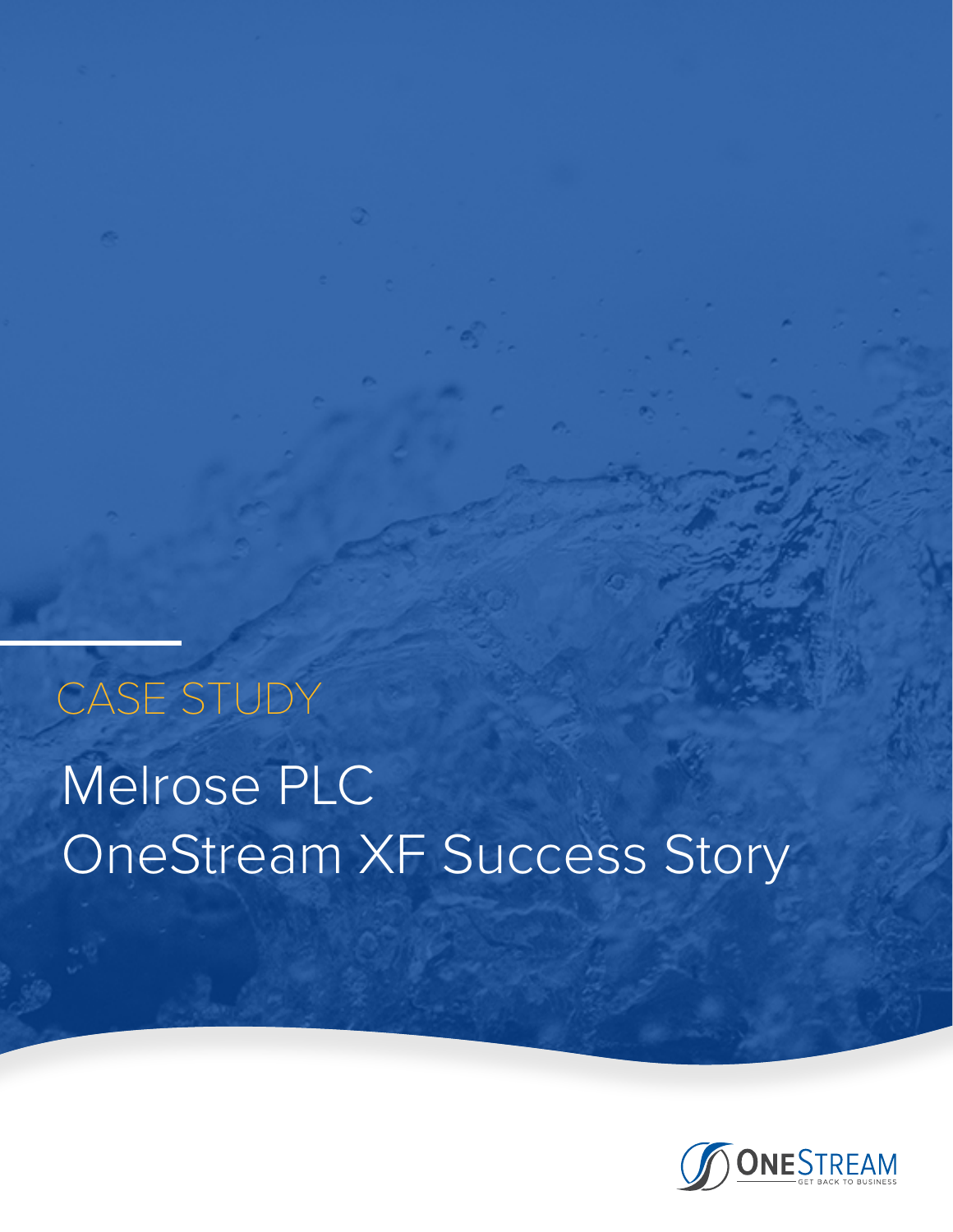



Company: Melrose PLC

Industry: Private Equity

### About Melrose PLC

Melrose Industries PLC is a London-based company that specializes in buying and improving underperforming businesses. Melrose buys good manufacturing businesses with strong fundamentals whose performance can be improved. Melrose finances its acquisitions using a low level of leverage, improves the businesses by a mixture of significant investment and changed management focus, sells them and returns the proceeds to shareholders. Its shares are listed on the London Stock Exchange as a constituent of the FTSE 100 Index. For more information, please visit M[elrosePLC.net.](www.melroseplc.net)

"OneStream's unified financial intelligence and extensible model allows Melrose to deliver maximum value to corporate reporting along with operational value to each diverse business unit. OneStream's Guided Workflows and powerful consolidation and reporting engine offer a turn-key solution to business users and a lower TCO for group reporting."

> *—Jason Care, Head of IT*  **MELROSE PLC**

#### The Challenge

Melrose PLC was using Oracle Hyperion Enterprise, Hyperion Financial Management (HFM) and FDM for management and statutory reporting, as well as weekly and monthly treasury cash flow forecasting. As a result of acquisitions, they also ended up with Oracle Essbase and Hyperion Strategic Finance (HSF) for financial forecasting, modeling and scenario analysis.

With fragmented architectures, these products caused the finance team to spend a large amount of time moving and maintaining metadata between multiple systems. As the organization continued to acquire additional businesses, it became increasingly difficult to roll-up and integrate disjointed data. Melrose needed a unified CPM solution that not only reduced the burden of maintaining multiple applications, but also allowed for complete visibility into data and process changes.

"Because of the nature of our business, our group was spread out across different applications—half in HFM, half in Hyperion Enterprise," said Jason Care, Head of IT at Melrose PLC. "Therefore, we felt as a group that this wasn't adequate. It wasn't the way forward. We knew we had to invest in a new CPM solution."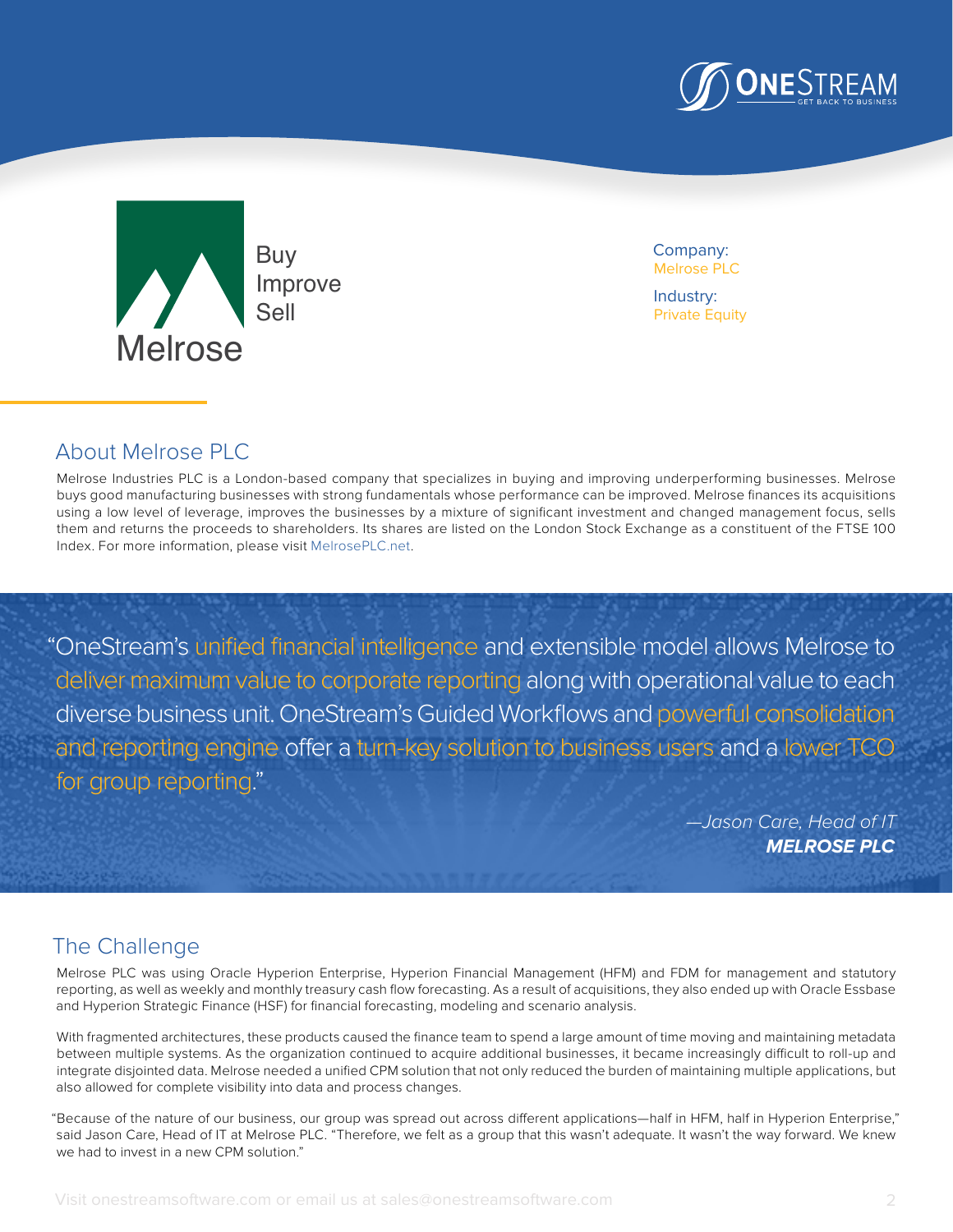

- $\heartsuit$  Lacking visibility across the enterprise
- $\mathcal G$  Fragmented applications difficult to manage and maintain
- $\sigma$  Managing a high volume of intercompany adjustments
- $\bigcirc$  Challenging to add newly acquired entities into finance processes
- $\mathcal G$  High amount of manual effort required

## **Key OneStream XF Benefits**

- $\heartsuit$  Unified platform for financial consolidation and reporting, budgeting planning & forecasting
- $G$  Faster, more detailed management and financial reporting
- $G$  Guided Workflow provides an organized, systematic finance process
- $\mathcal G$  Lower TCO for group reporting
- $\heartsuit$  Upgrades take an hour to complete

#### Selecting OneStream XF

When evaluating CPM solutions, a key requirement for Melrose was having an agile solution that offered true flexibility when acquiring businesses quickly, while also retaining historical data. They needed complete visibility into a reliable weekly cash flow for well-organized forecasting and reporting.

After seeing a demonstration of OneStream XF, it quickly became the favored CPM solution for Melrose, for many factors. "We believed it was the right solution for our group. And the people behind the software we felt that we had a connection with them," Jason Care explained. "They had a very honest approach to selling software compared to some of the other vendors. They by far outranked the competition in terms of customer support. On evaluation of our current Oracle products—Hyperion Enterprise, HFM, Essbase and Planning products—we thought they could all be replaced with OneStream, in one place."

#### OneStream Replaces Multiple Hyperion Products

By implementing OneStream XF, Melrose was able to utilize a single platform that complies with their statutory reporting requirements, improves analysis, includes audit controls and provides enterprise-wide visibility into changes. Additionally, with Guided Workflows pushing to the individual businesses, OneStream XF made the close process faster and easier with rapid user acceptance across the organization.

"Our user base consists of a lot of HFM historical users, and a lot of Hyperion Enterprise users," Jason Care explained. "And when we delivered our OneStream XF end user training, the first thing that was visible—especially for the HFM guys—was how user-friendly the platform is. The acceptance of the software was immediate. The workflows and the procedural side of our new finance process was very well received. The platform is easy to use and from the end user perspective, we've had no issues since we've gone live."

#### A Single Source of All Reporting

Owned by the office of Finance, OneStream delivers powerful management and ad hoc reporting for management and business users. OneStream XF meets and exceeds all advanced financial consolidation and reporting requirements in a single and agile solution that is easy to use, own and maintain.

"OneStream's unified financial intelligence and extensible model allows Melrose to deliver maximum value to corporate reporting along with operational value to each diverse business unit," Jason Care said. "OneStream's Guided Workflows and powerful consolidation and reporting engine offer a turnkey solution to business users and a lower TCO for group reporting."